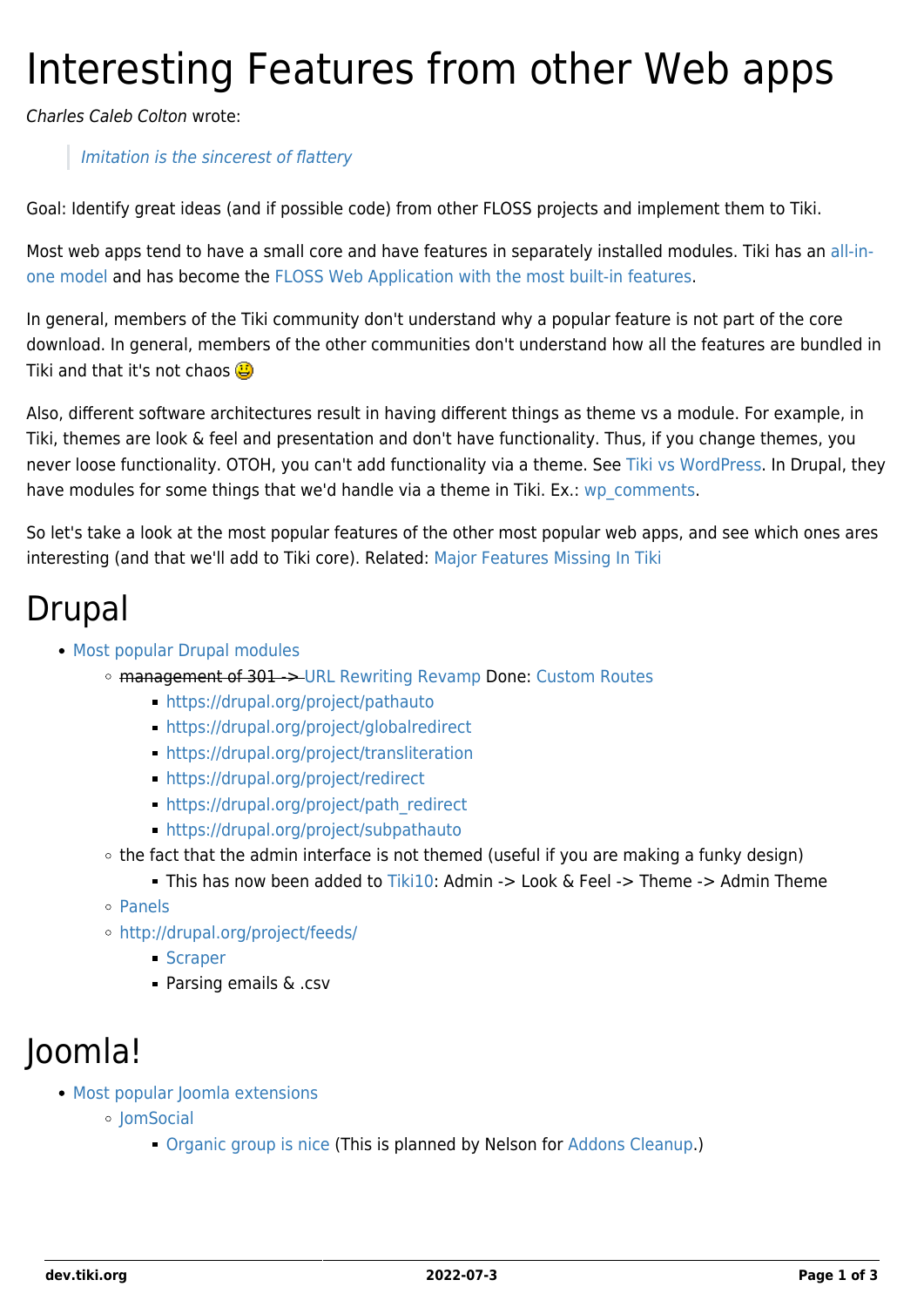## **WordPress**

- [Most popular WordPress plugins](http://wordpress.org/extend/plugins/browse/popular/)
	- [SiteMap generator](http://wordpress.org/extend/plugins/google-sitemap-generator/) done: [SiteMap](http://doc.tiki.org/SiteMap)

# MediaWiki

- <https://www.google.com/search?q=most+popular+mediawiki+extensions>
- http://www.mediawiki.org/wiki/Extension:SpamBlacklist

# **OwnCloud**

- [Encryption: Do you want to make sure that your files remain secure on the server? With the Encryption](http://owncloud.org/features/) [Application enabled, all files stored on the ownCloud server are encrypted to your password. This is](http://owncloud.org/features/) [helpful if you store your files on an untrusted storage outside the ownCloud server. Add to this an SSL](http://owncloud.org/features/) [connection, and your files are secure while in motion and at rest.](http://owncloud.org/features/)
- [Sync Your Data: Keep your files, contacts, photo galleries, calendars and more synchronized amongst your](http://owncloud.org/features/) [devices. One folder, two folders and more – get the most recent version of your files with the desktop and](http://owncloud.org/features/) [web client or mobile app of your choosing, at any time.](http://owncloud.org/features/)
	- <http://owncloud.org/dev/sync-clients/>
	- <http://www.csync.org/>
	- <https://github.com/dmacvicar/mirall#readme>
- [https://doc.owncloud.org/server/6.0/admin\\_manual/configuration/custom\\_mount\\_config\\_gui.html](https://doc.owncloud.org/server/6.0/admin_manual/configuration/custom_mount_config_gui.html)
- [https://doc.owncloud.org/server/6.0/admin\\_manual/configuration/xsendfile.html](https://doc.owncloud.org/server/6.0/admin_manual/configuration/xsendfile.html)

# Chamilo

- Chamilo & Tiki share a lot of the same libs (jCapture, SVG-edit, Bootstrap, ec.), so let's keep an eye for fine stuff they find
	- <https://github.com/chamilo/chamilo-lms/blob/master/composer.json>
		- <https://packagist.org/packages/imagine/imagine>
		- <https://packagist.org/packages/knplabs/knp-menu>
		- <https://github.com/KnpLabs/snappy>
		- <https://github.com/jbroadway/urlify>
		- <https://github.com/opauth>
		- https://packagist.org/packages/media-alchemyst/media-alchemyst (added to [Tiki18](http://doc.tiki.org/Tiki18))
		- https://packagist.org/packages/php-ffmpeg/php-ffmpeg (added to [Tiki18](http://doc.tiki.org/Tiki18))
- Chamilo has the older version of<https://github.com/jhuckaby/webcamjs>

#### Laravel

<http://maxoffsky.com/code-blog/top-5-trends-laravels-rise-2014/> <http://maxoffsky.com/code-blog/list-cmss-built-laravel/>